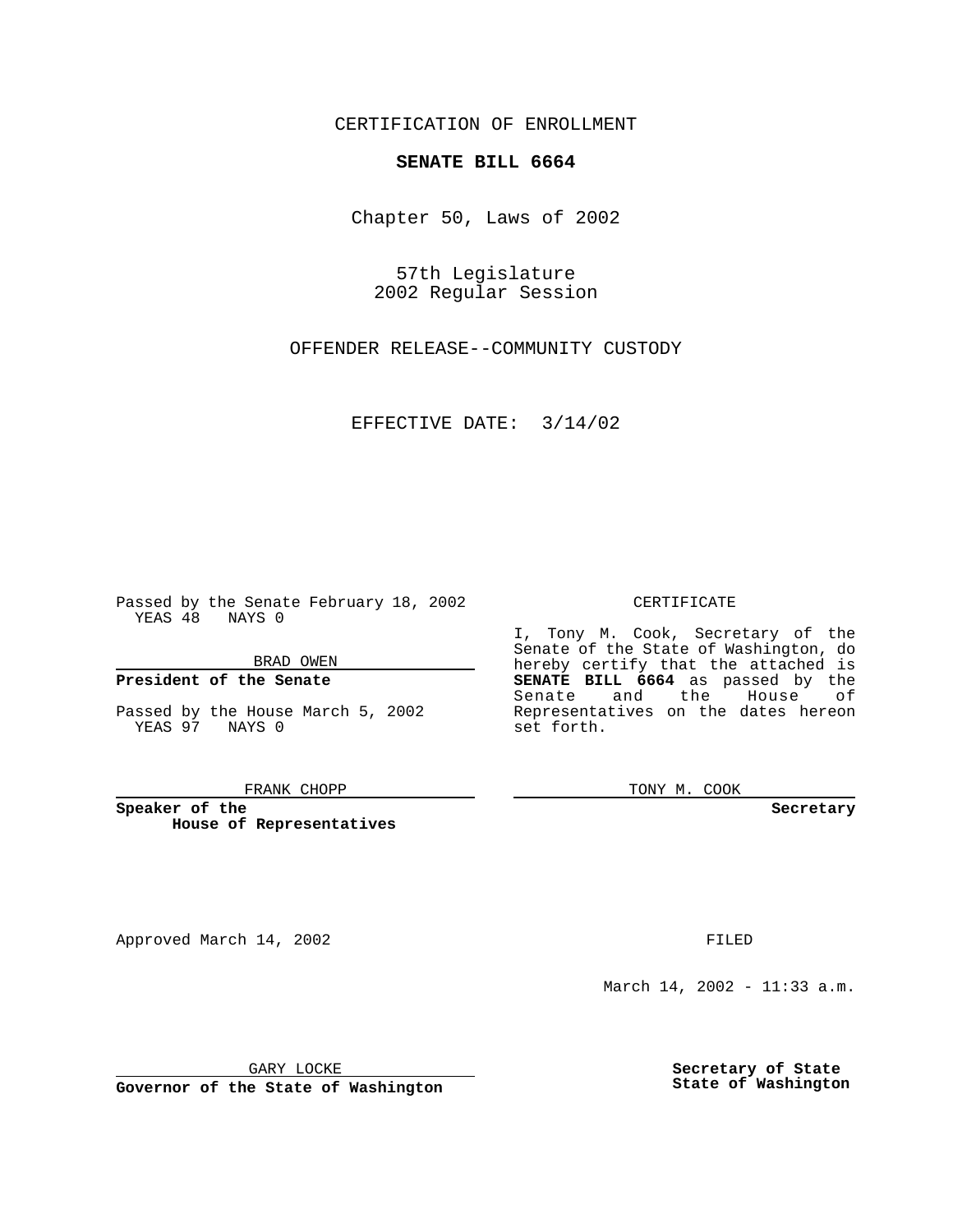# **SENATE BILL 6664** \_\_\_\_\_\_\_\_\_\_\_\_\_\_\_\_\_\_\_\_\_\_\_\_\_\_\_\_\_\_\_\_\_\_\_\_\_\_\_\_\_\_\_\_\_\_\_

\_\_\_\_\_\_\_\_\_\_\_\_\_\_\_\_\_\_\_\_\_\_\_\_\_\_\_\_\_\_\_\_\_\_\_\_\_\_\_\_\_\_\_\_\_\_\_

Passed Legislature - 2002 Regular Session

### **State of Washington 57th Legislature 2002 Regular Session**

**By** Senators Costa and Hargrove

Read first time 01/24/2002. Referred to Committee on Human Services & Corrections.

 AN ACT Relating to the department of corrections' authority to require offenders eligible for release to community custody status in lieu of earned release to propose a release plan that complies with the department's program for placing offenders in the community in lieu of early release; amending RCW 9.94A.728; creating new sections; and declaring an emergency.

7 BE IT ENACTED BY THE LEGISLATURE OF THE STATE OF WASHINGTON:

 NEW SECTION. **Sec. 1.** The legislature has determined in RCW 9.94A.728(2) that the department of corrections may transfer offenders to community custody status in lieu of earned release time in accordance with a program developed by the department of corrections. 12 It is the legislature's intent, in response to: In re: Capello 106 13 Wn.App. 576 (2001), to clarify the law to reflect that the secretary of the department has, and has had since enactment of the community placement act of 1988, the authority to require all offenders, eligible for release to community custody status in lieu of earned release, to provide a release plan that includes an approved residence and living arrangement prior to any transfer to the community.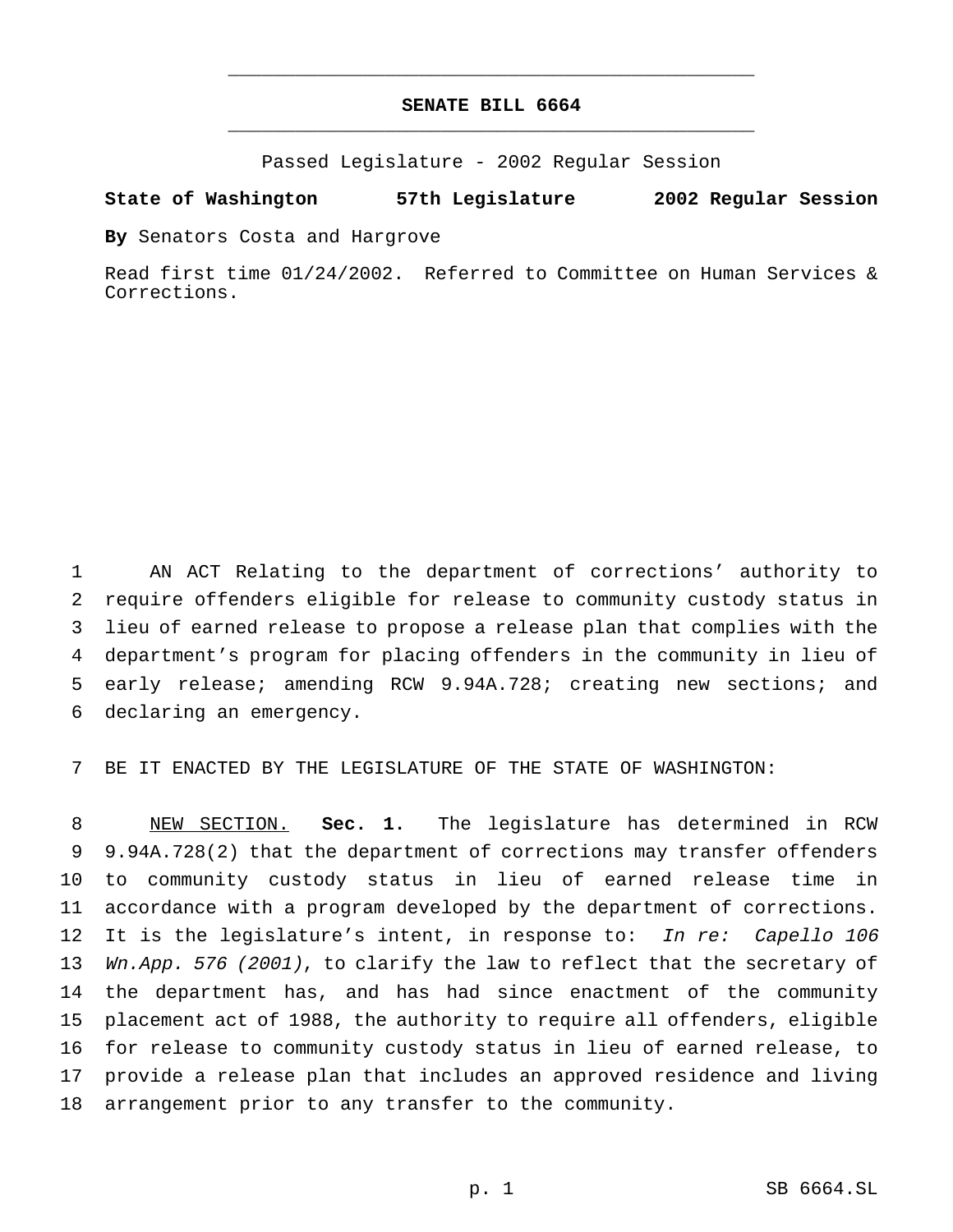**Sec. 2.** RCW 9.94A.728 and 2000 c 28 s 28 are each amended to read as follows:

 No person serving a sentence imposed pursuant to this chapter and committed to the custody of the department shall leave the confines of the correctional facility or be released prior to the expiration of the sentence except as follows:

 (1) Except as otherwise provided for in subsection (2) of this section, the term of the sentence of an offender committed to a correctional facility operated by the department may be reduced by earned release time in accordance with procedures that shall be developed and promulgated by the correctional agency having jurisdiction in which the offender is confined. The earned release time shall be for good behavior and good performance, as determined by the correctional agency having jurisdiction. The correctional agency shall not credit the offender with earned release credits in advance of the offender actually earning the credits. Any program established pursuant to this section shall allow an offender to earn early release credits for presentence incarceration. If an offender is transferred from a county jail to the department, the administrator of a county jail facility shall certify to the department the amount of time spent in custody at the facility and the amount of earned release time. An offender who has been convicted of a felony committed after July 23, 1995, that involves any applicable deadly weapon enhancements under RCW 9.94A.510 (3) or (4), or both, shall not receive any good time credits or earned release time for that portion of his or her sentence that results from any deadly weapon enhancements. In the case of an offender convicted of a serious violent offense, or a sex offense that is a class A felony, committed on or after July 1, 1990, the aggregate earned release time may not exceed fifteen percent of the sentence. In no other case shall the aggregate earned release time exceed one-third of the total sentence;

 (2)(a) A person convicted of a sex offense or an offense categorized as a serious violent offense, assault in the second degree, vehicular homicide, vehicular assault, assault of a child in the second degree, any crime against persons where it is determined in accordance with RCW 9.94A.602 that the offender or an accomplice was armed with a deadly weapon at the time of commission, or any felony offense under chapter 69.50 or 69.52 RCW, committed before July 1, 2000, may become eligible, in accordance with a program developed by the department, for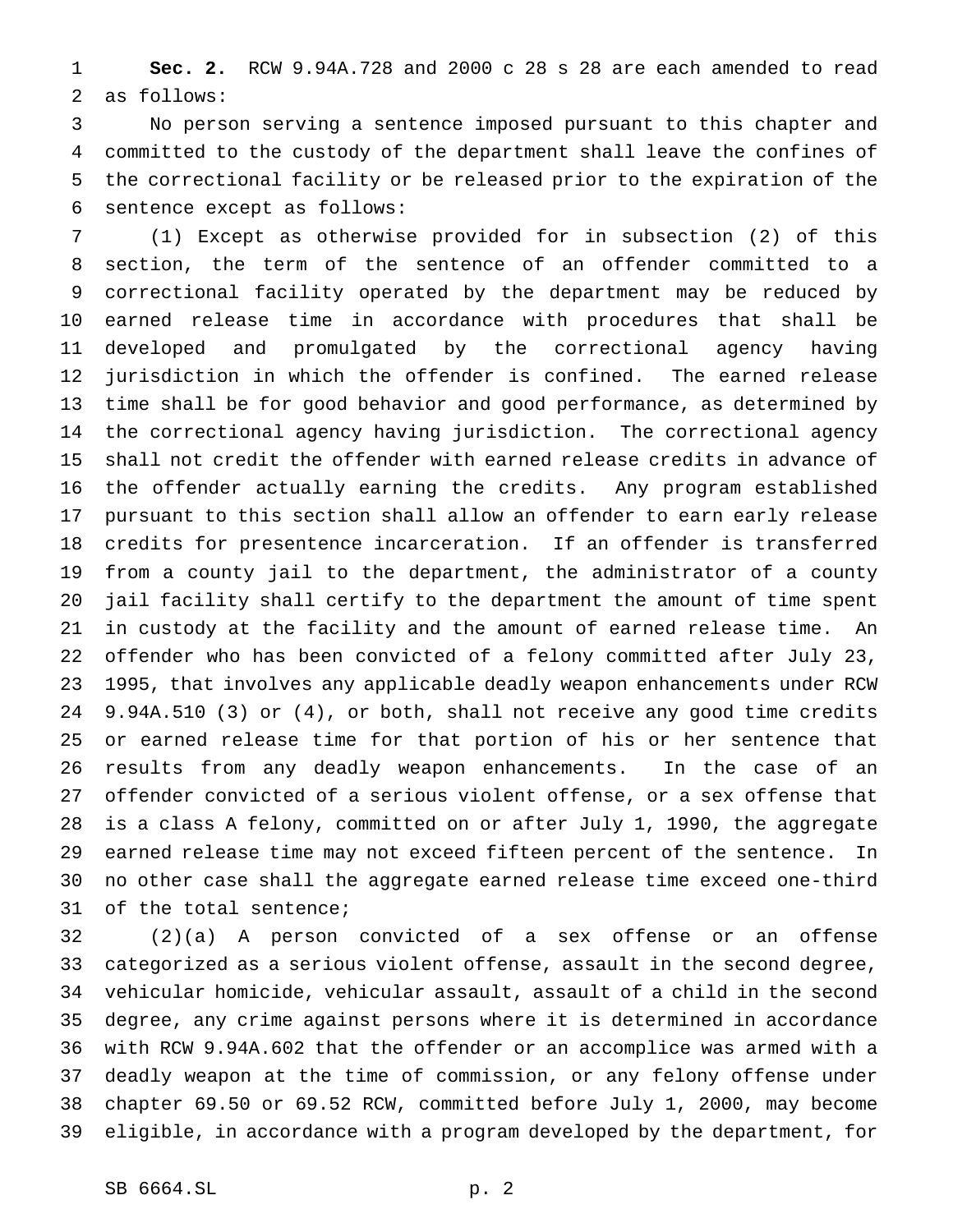transfer to community custody status in lieu of earned release time pursuant to subsection (1) of this section;

 (b) A person convicted of a sex offense, a violent offense, any crime against persons under RCW 9.94A.411(2), or a felony offense under chapter 69.50 or 69.52 RCW, committed on or after July 1, 2000, may become eligible, in accordance with a program developed by the department, for transfer to community custody status in lieu of earned release time pursuant to subsection (1) of this section;

 (c) The department shall, as a part of its program for release to 10 the community in lieu of earned release, require the offender to propose a release plan that includes an approved residence and living 12 arrangement. All offenders with community placement or community custody terms eligible for release to community custody status in lieu 14 of earned release shall provide an approved residence and living 15 arrangement prior to release to the community;

 (d) The department may deny transfer to community custody status in 17 lieu of earned release time pursuant to subsection (1) of this section 18 if the department determines an offender's release plan, including 19 proposed residence location and living arrangements, may violate the conditions of the sentence or conditions of supervision, place the 21 offender at risk to violate the conditions of the sentence, place the 22 offender at risk to reoffend, or present a risk to victim safety or 23 community safety. The department's authority under this section is 24 independent of any court-ordered condition of sentence or statutory provision regarding conditions for community custody or community 26 placement;

 (3) An offender may leave a correctional facility pursuant to an authorized furlough or leave of absence. In addition, offenders may leave a correctional facility when in the custody of a corrections officer or officers;

 (4)(a) The secretary may authorize an extraordinary medical placement for an offender when all of the following conditions exist: (i) The offender has a medical condition that is serious enough to require costly care or treatment;

 (ii) The offender poses a low risk to the community because he or she is physically incapacitated due to age or the medical condition; and

 (iii) Granting the extraordinary medical placement will result in a cost savings to the state.

p. 3 SB 6664.SL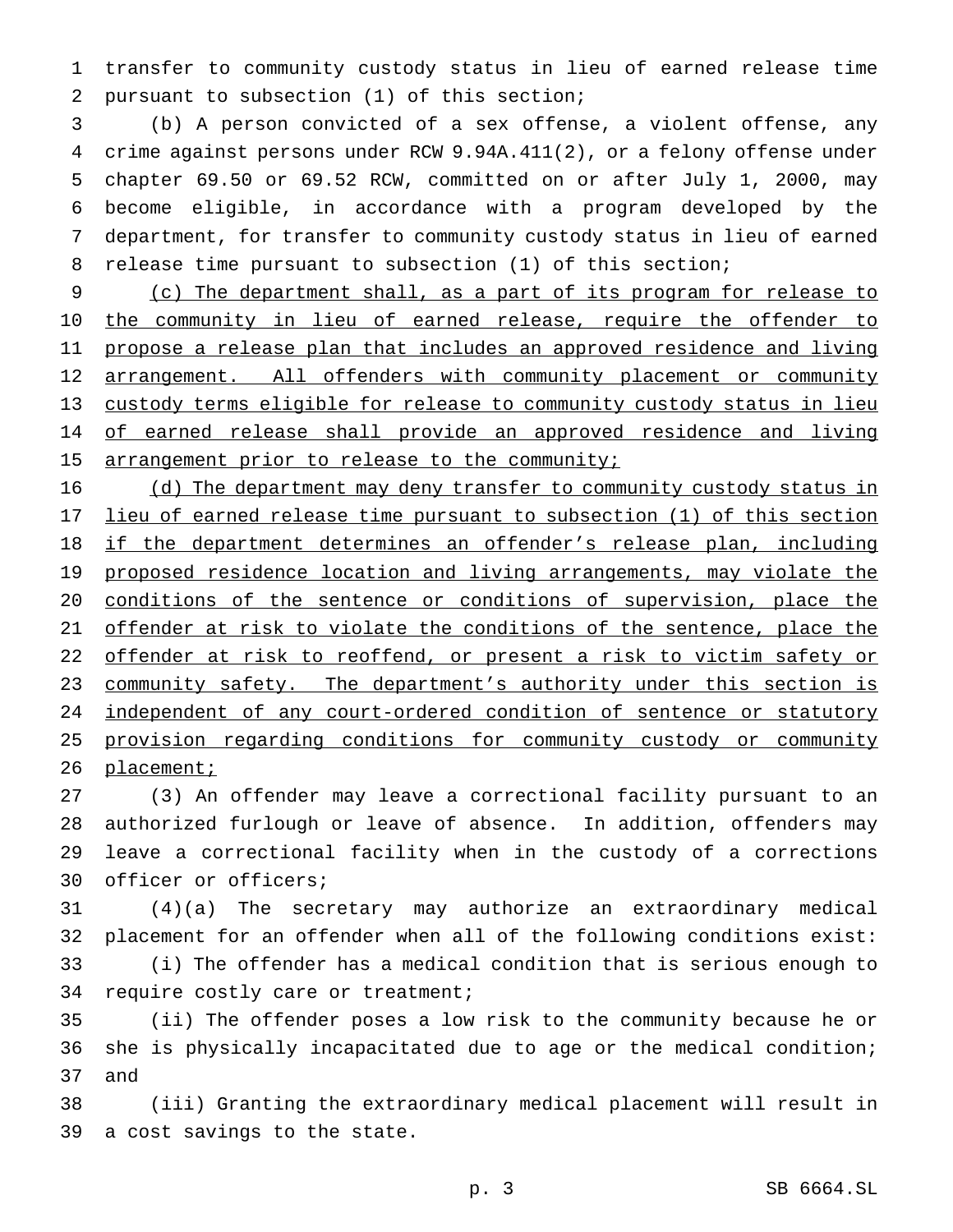(b) An offender sentenced to death or to life imprisonment without the possibility of release or parole is not eligible for an extraordinary medical placement.

 (c) The secretary shall require electronic monitoring for all offenders in extraordinary medical placement unless the electronic monitoring equipment interferes with the function of the offender's medical equipment or results in the loss of funding for the offender's medical care. The secretary shall specify who shall provide the monitoring services and the terms under which the monitoring shall be performed.

 (d) The secretary may revoke an extraordinary medical placement under this subsection at any time.

 (5) The governor, upon recommendation from the clemency and pardons board, may grant an extraordinary release for reasons of serious health problems, senility, advanced age, extraordinary meritorious acts, or 16 other extraordinary circumstances;

 (6) No more than the final six months of the sentence may be served in partial confinement designed to aid the offender in finding work and reestablishing himself or herself in the community;

20 (7) The governor may pardon any offender;

 (8) The department may release an offender from confinement any time within ten days before a release date calculated under this section; and

 (9) An offender may leave a correctional facility prior to completion of his or her sentence if the sentence has been reduced as provided in RCW 9.94A.870.

 Notwithstanding any other provisions of this section, an offender sentenced for a felony crime listed in RCW 9.94A.540 as subject to a mandatory minimum sentence of total confinement shall not be released from total confinement before the completion of the listed mandatory minimum sentence for that felony crime of conviction unless allowed under RCW 9.94A.540, however persistent offenders are not eligible for extraordinary medical placement.

 NEW SECTION. **Sec. 3.** This act applies to all offenders with community placement or community custody terms currently incarcerated either before, on, or after the effective date of this act.